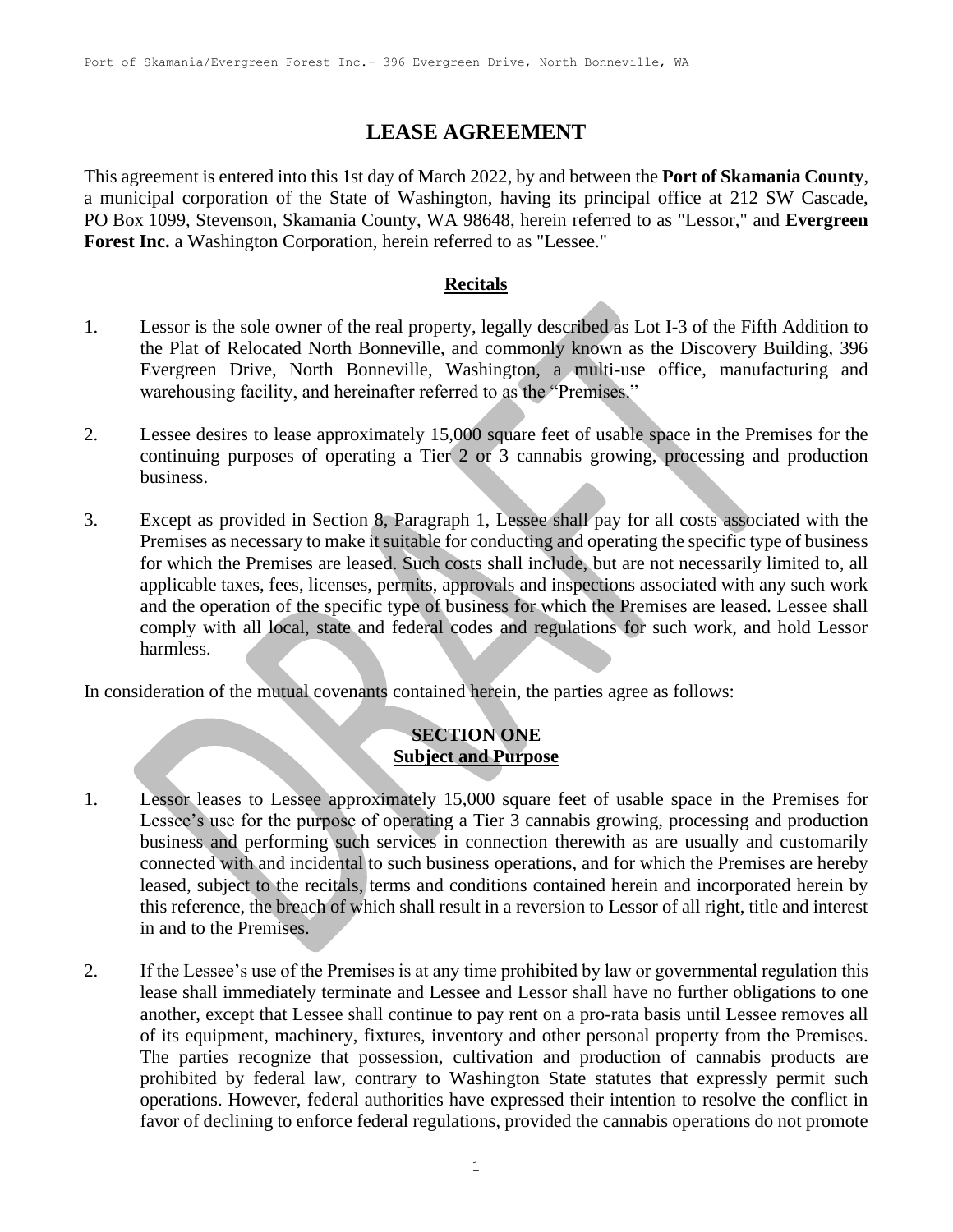organized crime, consumption of the product by under-age users, and other conditions. The Lessor finds the Lessee intends to comply with the federal mandates. Notwithstanding, if at any time the conflict between state and federal law frustrates the Lessor's ability to operate normally, such as the inability to secure grant funding or work cooperatively with the federal government, the Lessor may exercise its option to terminate the lease with appropriate notice to Lessee. That notice requirement is set forth in Section Twelve, Paragraph 5, below.

- 3. In connection with its use of the Premises, Lessee shall at all times:
	- a. As set forth in Section One, Paragraph 2, above, conform to all applicable laws and regulations of any public authority affecting the Premises and their use, and correct at Lessee's own expense any failure of compliance created through Lessee's fault or by reason of Lessee's use. Lessee shall not otherwise be required to make expenditures to comply with any laws and regulations, nor shall Lessee be required to make any structural changes to effect such compliance unless such changes are required because of Lessee's specific use.
	- b. Refrain from any activity that would make it impossible to insure the Premises against casualty or that would increase the insurance rate, unless Lessee pays the additional cost of the insurance.
	- c. Except for herein provided approved uses, refrain from any use that would be reasonably offensive to neighboring tenants or neighbors, or that would tend to create a nuisance, or damage the reputation of the Premises, including refraining from using any products or taking any actions that would create a smell or odor lasting longer than 24 hours that would be offensive, or cause illness or injury to other tenants or neighbors within a one-quarter (1/4) mile radius of the building on the Premises. Lessee agrees to stay within USEPA Health and Safety Standards for all products used in the course of conducting business. In the event Lessee is notified of a violation or potential violation of this Paragraph 3.c., Lessee shall have sixty (60) days to cure the problem. Lessee agrees to provide Lessor with copies of complaints or notices relating to this term within five (5) business days after receipt via email or fax. Lessor agrees to provide Lessee copies of complaints made to Lessor within five (5) business days after receipt via email or fax. The Lessor shall further have the discretion and authority to require additional/ongoing testing and filtration modifications with notice to Lessee and a reasonable opportunity to cure as provided above, even if more restrictive than Washington State Liquor and Cannabis Board requirements or other state or federal rules or regulations in this area. No portion of the requirements of Lessee by Lessor stated herein, nor their results, shall constitute grounds for breach of this lease.
	- d. Refrain from loading the floors beyond the designed loading, the point considered safe by a competent engineer or architect selected by Lessor. If Lessor deems such inspection necessary by virtue of Lessee's use or intended use, Lessee shall bear the cost of the inspection.
	- e. Refrain from making any marks on or attaching any sign, insignia, antenna, aerial, or other device to the exterior or interior walls, windows, or roof, etc., of the Premises without the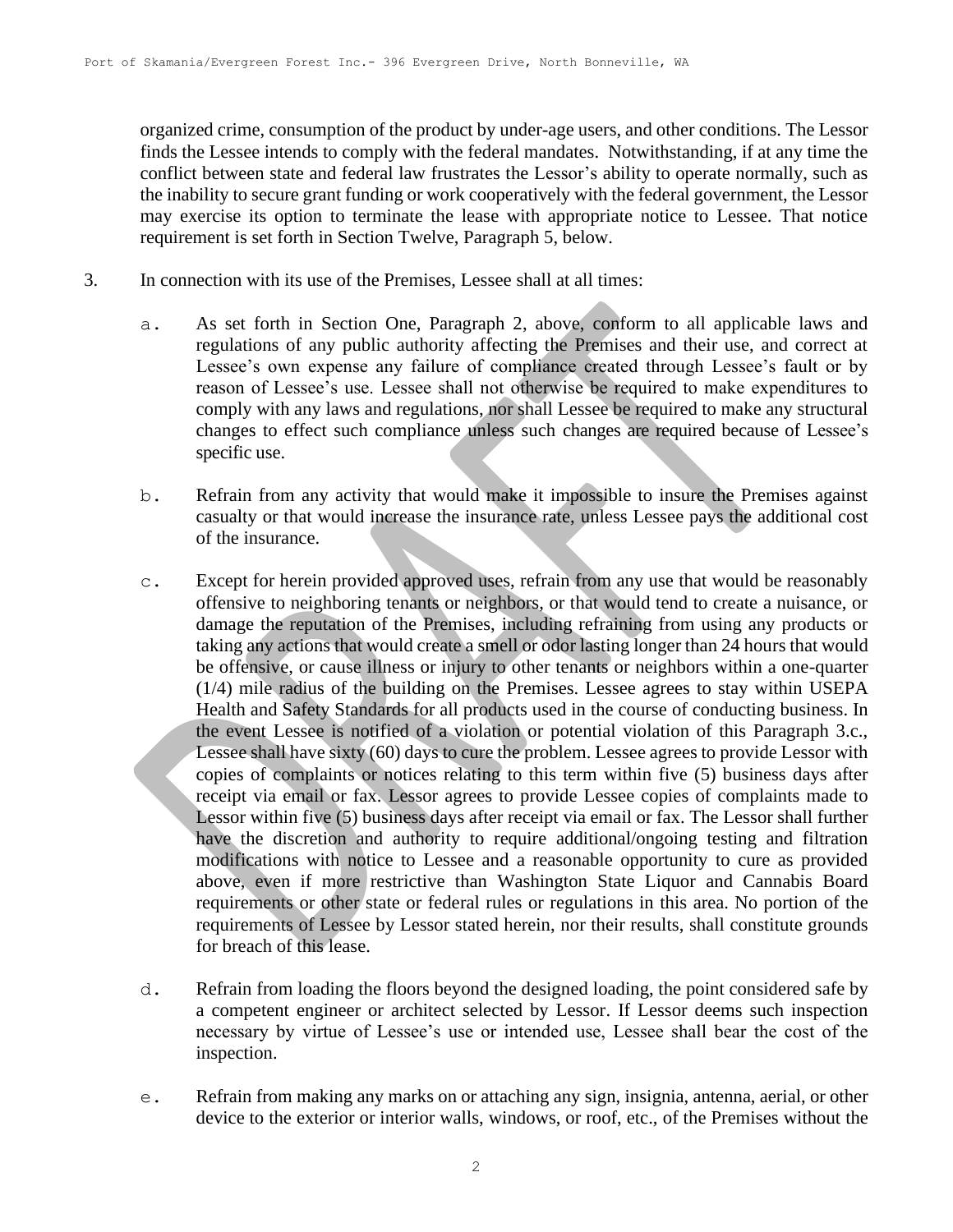prior written consent of Lessor.

- f. Comply with any reasonable rules respecting the use of the Premises promulgated by Lessor from time to time and communicated to Lessee in writing.
- g. Refrain from smoking in the Premises as it is a publicly owned facility and is therefore a no-smoking facility and is subject to the Washington Smoking in Public Places Act, RCW 70.160. Creating any outside smoking area (location/size) shall be done so with the full prior approval of the Lessor and shall comply with that Act.
- h. Refrain from any residential use of the Premises.
- i. Restrict use of the Premises parking lot to those activities normally performed in connection with the purposes for which the Premises are being leased.

### **SECTION TWO Terms and Conditions**

- 1. The term of this lease agreement shall be for six (6) months, beginning on **March 1, 2022** (the "lease commencement date"), and ending on **August 31, 2022**, unless sooner terminated or extended in accordance with the terms of this agreement. The option to renew is contingent on the Lessee's acquisition of a Washington State cannabis producer license.
- 2. For the use and occupancy of the Premises, Lessee shall pay Lessor the rental sum of five thousand sixty four dollars and four-cents (\$5,064.04) plus Washington State Leasehold Excise Tax plus the Lessor's cost for fire insurance as described in Section Nine, Insurance/Casualty to Premises below for the months of March 1, 2022 thru August 31,2022. The sum of nine thousand dollars (\$9,000) plus Washington State Leasehold Excise Tax as established by RCW 82.29A plus the Lessor's cost for fire insurance as described in Section Nine, Insurance/Casualty to Premises below for the months September 1 2022 through February 2023 and increasing to twelve thousand six hundred and eighty four dollars (\$12,684) per month starting March 2023 plus Washington State Leasehold Excise Tax as established by RCW 82.29A plus the Lessor's cost for fire insurance as described in Section Nine, Insurance/Casualty to Premises below. The monthly Leasehold Excise Tax will based on the full lease rate of twelve thousand six hundred eight four dollars \$12,684 regardless of reduced lease rate, the (current rate of 12.84%) as established by RCW 82.29A. Payments are due and payable on or before the first day of each month, in advance, without demand.
- 3. If Lessee shall have completely and timely fulfilled each and every term and condition hereof and is not in default, Lessee shall have the option to renew this lease for one (1) year term, followed by and one consecutive five (5) year term.
	- a. The option to renew is contingent on the Lessee's acquisition of a Washington State cannabis producer license. The renewal term shall commence on the day following the date of termination of the preceding term.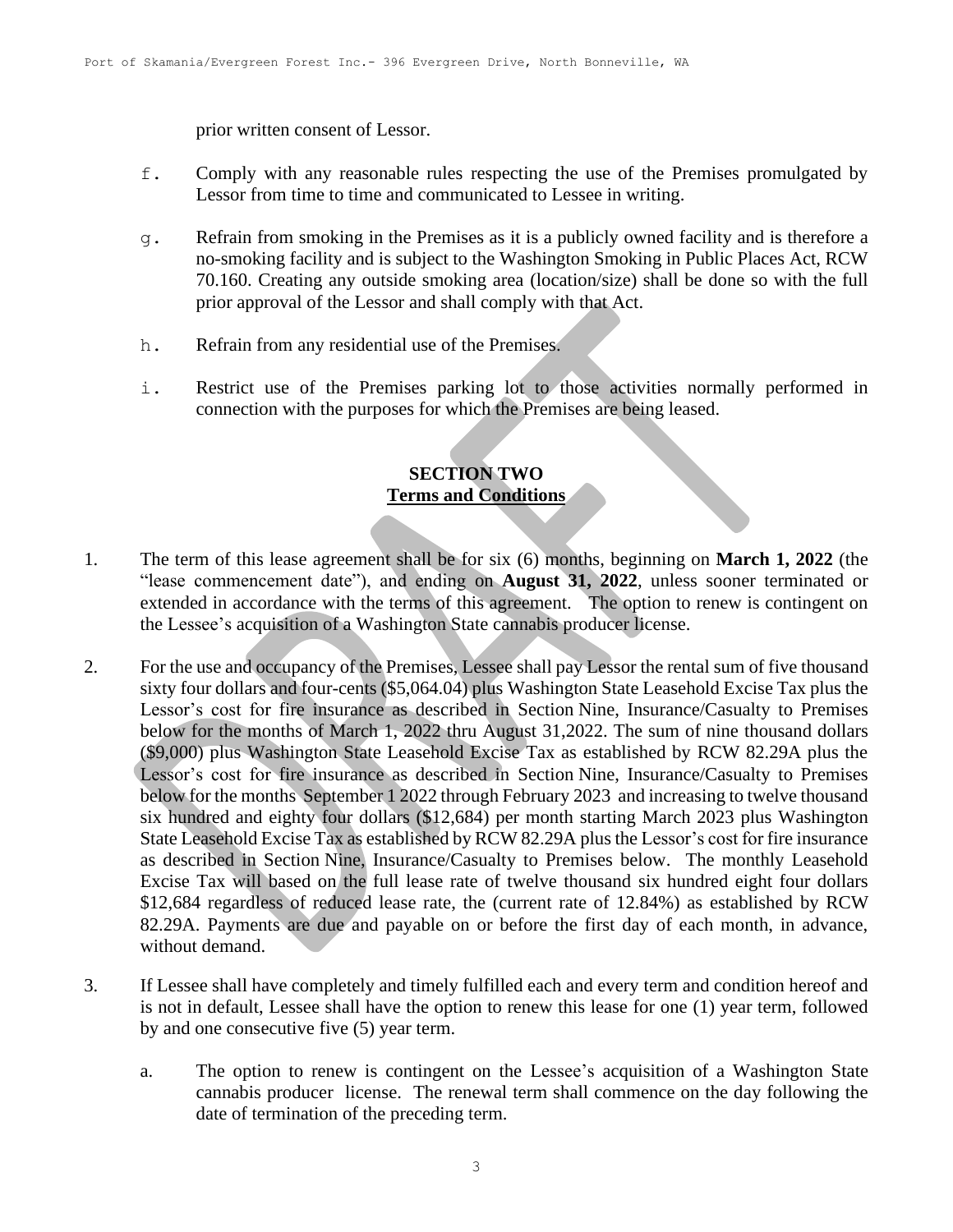- b. However, if Lessee has obtained its Washington State cannabis producer license and if Lessee's option is not to renew the Agreement, Lessee shall notify Lessor in writing, delivered to Lessor not less than ninety (90) days prior to the last day of the expiring term. If Lessee has not notified lessor in writing of Lessee's non-renewal and Lessee is not otherwise in default, the renewal term shall commence automatically on the day following the date of termination of the preceding term.
- c. The terms and conditions of the lease for the renewal term shall be identical with the original lease except for rent; PROVIDED, HOWEVER, the terms and conditions shall be further subject to changes in the laws and regulations pertaining to imposition and amount of the Leasehold Excise Tax and to other laws and regulations pertaining to the leasing of public property to private entities.
- d. Beginning January 1 of 2023, Rent shall be increased, and thereafter annually, (or unchanged in the event of a negative change) by a percentage equal to any positive annual percentage change in the Consumer Price Index for All Urban Consumers (CPI-U) for the West Urban area Size B/C 50,000-1,500,000 most recently published by the Bureau of Labor Statistics of the United States Department of Labor prior to the commencement of the second and third years of the Lease Term (as applicable), as compared to the CPI-U prior to the most recent anniversary thereof. In the event of a negative CPI-U change, the Base Rent shall adjust only when the CPI-U increases above the year just prior to the first year in which there was a CPI-U decrease, and then only to the extent of that change. In no event will the Base Rent decrease. All lease rates will be plus Washington State Leasehold Excise Tax as established by RCW 82.29A, due and payable on or before the first day of each month, in advance, without demand.
	- i. In the event The Consumer Price Index for All Urban Consumers (CPI-U) for the West Urban area Size B/C 50,000-1,500,000 is or has been no longer published, and a successor or substitute index is not available, a reliable governmental or other nonpartisan publication shall be selected by Lessor and used in lieu of such Consumer Price Index.
- 4. The Lessee shall pay for all costs associated with the Premises as necessary for conducting a business for which the Premises are leased. Such costs shall include, but are not necessarily limited to all necessary taxes, permits, approvals and inspections associated with any such work. Lessee shall comply with all local, state and federal codes and regulations for such work, and hold Lessor harmless.

## **SECTION THREE Late Charges and Interest on Past Due Sums**

1. If Lessee fails to pay all or any part of an installment of rent within ten (10) days after the due date, Lessor may charge Lessee liquidated damages equal to five percent (5%) of the amount not timely paid. Acceptance of late payment and liquidated damages as set out herein shall not be deemed a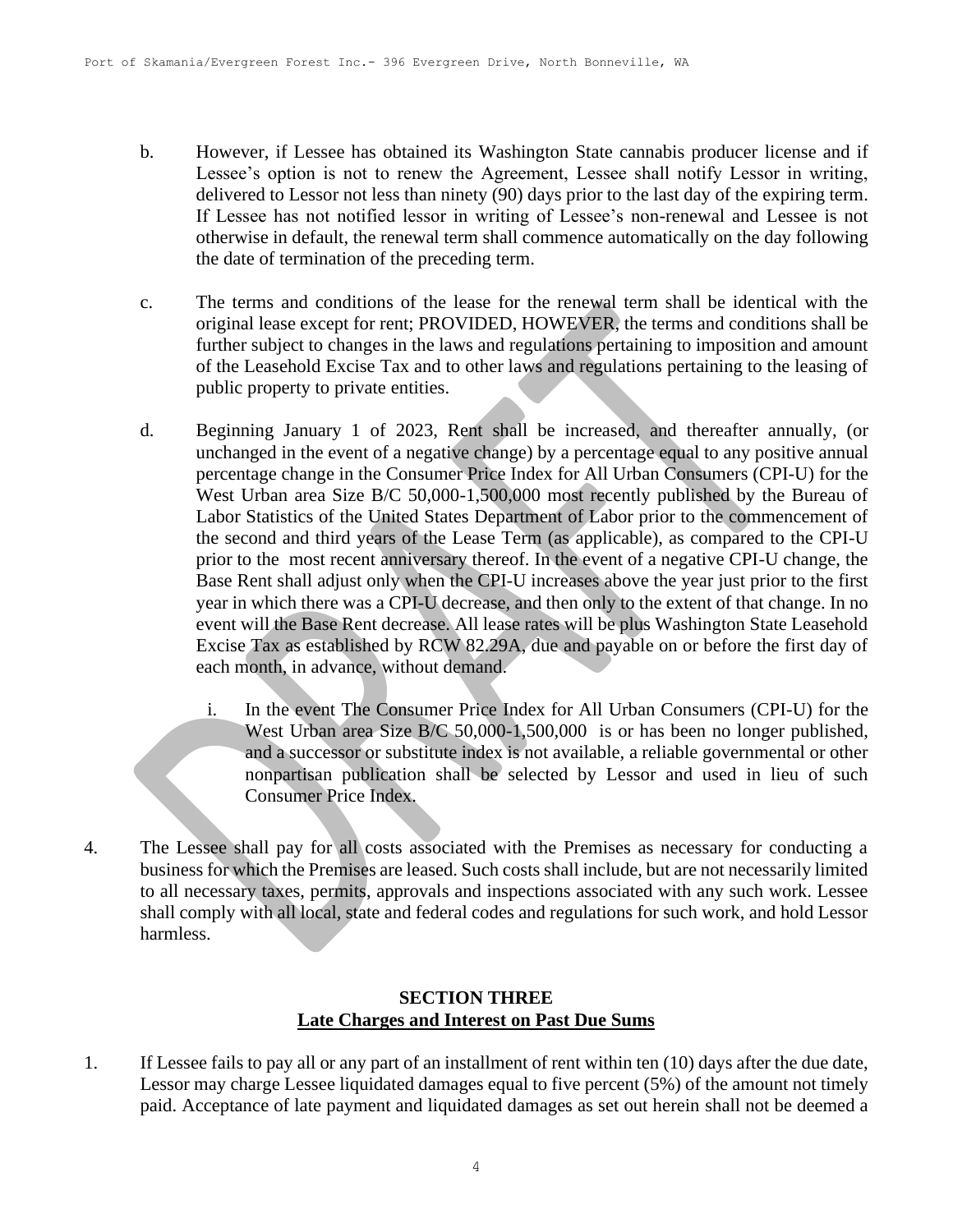waiver by Lessor of Lessee's obligation to pay rent on time, nor shall it be considered a waiver of Lessor's right to pursue other remedies provided herein or by law.

2. Any sums past due from Lessee to Lessor hereunder, including liquidated damages, shall bear interest at the rate of one percent (1%) per month.

## **SECTION FOUR Security Deposit**

Lessee will deposit with Lessor a cash deposit in the amount of sixty thousand dollars (\$60,000), which shall become the property of the Lessor and held by Lessor with all interest retained by Lessor for the full term plus any extensions of this lease, plus thirty (30) days, as security for the full and timely performance by Lessee of the terms and conditions herein, for the repair of any damages to the Premises caused by Lessee apart from normal wear and tear, and for the payment of any sums due Lessor for a breach of this lease. The rights of Lessor against Lessee for a breach of this lease shall in no way be limited or restricted by this security deposit, but Lessor shall have the absolute right to pursue any available remedy to protect its interest herein, as if this security deposit had not been made. The principal amount of the deposit shall be returned to Lessee within thirty (30) days following the expiration of this lease provided all terms of this lease shall have been fully performed by Lessee. In the event of a default by Lessee hereunder, Lessor, at its sole option, shall have the right, in addition to remedies upon default set forth herein: (1) to apply all or any portion of the deposit to sums owing under this lease and, at its option, to simultaneously pursue its remedies on default set forth herein, (2) to cure such default, in which event Lessee shall be obligated to promptly deposit with Lessor the amount necessary to restore the deposit to its full amount, or (3) to terminate this lease and retain the security deposit as liquidated damages. Should the demised Premises be sold, Lessor may transfer or deliver the security deposit to the purchaser of the interest, and Lessor shall then be discharged from any further liability to Lessee with respect to the security deposit.

### **SECTION FIVE Inspection**

Lessee has had an opportunity to inspect the Premises and is leasing the Premises "as is" and Lessor makes no representation or warranties except as to title as set forth herein. Without limiting the generality of the foregoing, Lessee acknowledges that it has made its own independent investigation respecting the Premises and will be relying entirely thereon and on the advice of any consultant Lessee may retain. Lessee may not rely upon any representation of any party, whether or not such party purports to act on behalf of Lessor, unless the representation is expressly set forth herein or in a subsequent document executed by Lessor. All representations, warranties, understandings and agreements between Lessee and Lessor are merged herein.

### **SECTION SIX Taxes**

Lessee shall timely pay to the Lessor all Leasehold Excise Tax due to the State of Washington that may be imposed on, or arise, in connection with the use of the Premises, or any part thereof, during the lease term. The intention of the parties is the rent herein is net rental to Lessor, and Lessor shall receive the same free from all Leasehold Excise Tax and any other tax obligation.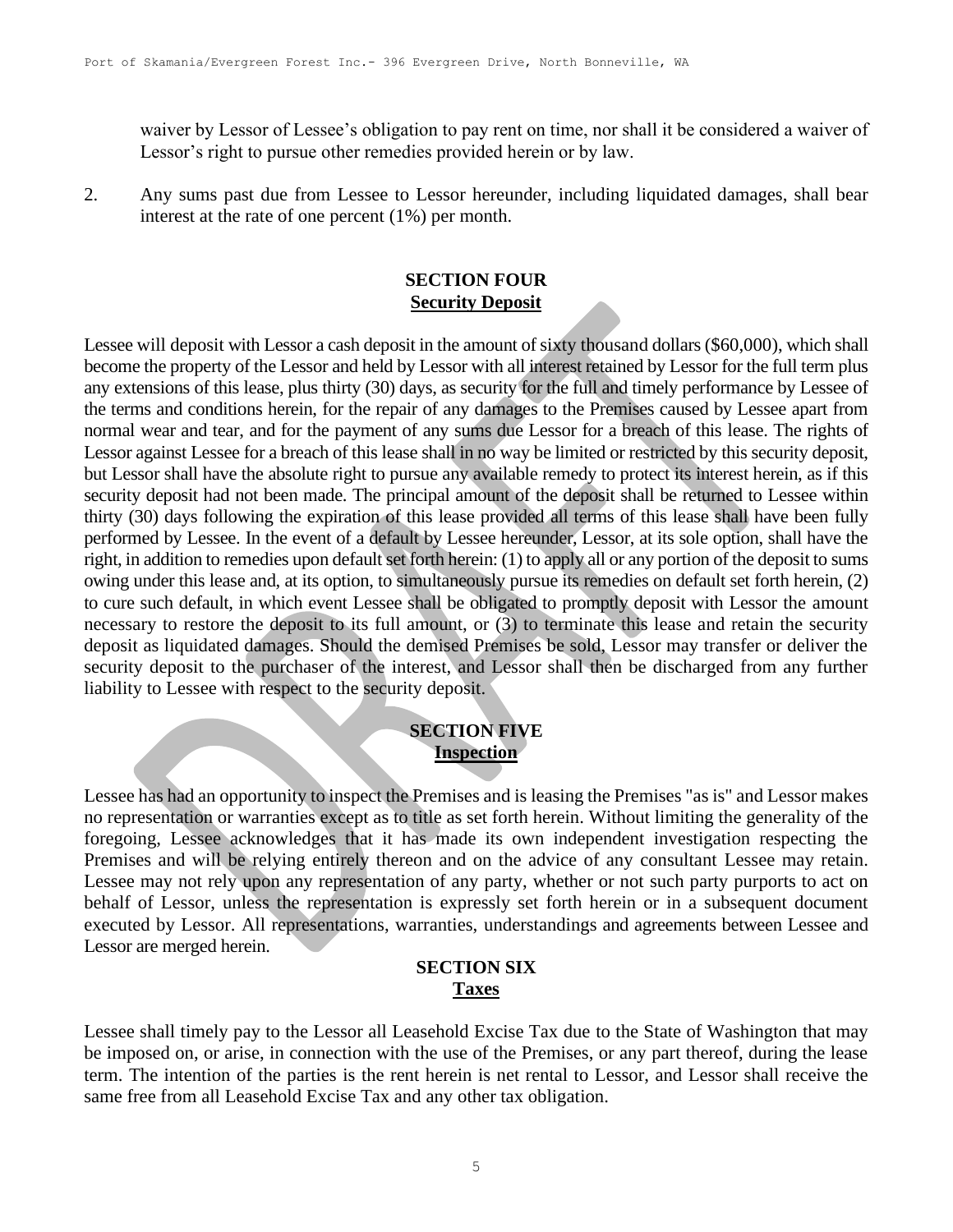## **SECTION SEVEN Utilities**

Lessee shall make arrangements to pay the actual cost of all utilities services for the Premises, including but not limited to, water, telephone, natural gas, telecommunications and electricity to the Premises directly to the provider of such services. Lessee warrants to hold Lessor harmless for the costs of all such utility services and to maintain at all times sufficient heat, and ventilation to preserve the Premises against damage from the elements. Applications and connections for utility services above shall be made in the name of Lessee only, and Lessee shall be solely liable for such utility charges as they become due.

#### **SECTION EIGHT Maintenance and Repairs**

- 1. Lessee shall, at all times during the term of the lease and at its own cost and expense, provide all maintenance and repair, maintaining, in good order and condition, the Premises, and any and all improvements, additions and alterations thereto, located on the Premises; provided however, that Lessor shall be responsible for repairing and replacing the roof, foundation and major structural components of the Premises, and maintaining the exterior walls of the buildings, including repainting as needed, unless the use, conduct or activities of Lessee caused the problem which necessitated the repair or replacement work. Lessee maintenance and repair responsibilities shall extend to the landscaped areas, the parking areas and the shipping and receiving areas adjacent to the Premises where Lessee shall also keep such areas in a clean and orderly manner. Lessee shall use all reasonable precaution to prevent waste, damage or injury to the Premises. If Lessee fails to repair any substandard condition after written notice by Lessor, Lessor may do so and assess the cost of repair to Lessee.
- 2. Upon expiration or termination of this lease, Lessee shall surrender the Premises to Lessor in good order and condition, subject to depreciation, ordinary wear and tear, and damage by fire or other casualty. All repairs for which Lessee is responsible shall be completed by the date of surrender. Lessee shall remove all of its equipment, machinery, fixtures and other personal property that remain its property by the date of surrender.
- 3. Lessee shall be fully responsible for all janitorial services and any such related costs for the Premises, and shall maintain the Premises in a clean condition.

# **SECTION NINE Insurance/Casualty to Premises**

1. Lessor shall at all times obtain and maintain a policy of fire insurance on any and all buildings and improvements of which the Premises are a part, including all alterations and additions thereto, in an amount equal to the current full replacement cost of said buildings. The full actual cost of such insurance shall be paid by the Lessee. Lessee shall pay such apportioned premiums monthly as additional rent, due upon receipt of an invoice. Lessor's insurance shall insure Lessor's property against casualty loss, and Lessee shall maintain its own insurance for damage to Lessee's business and/or loss of business operations due to casualty which shall be primary for Lessee's damages.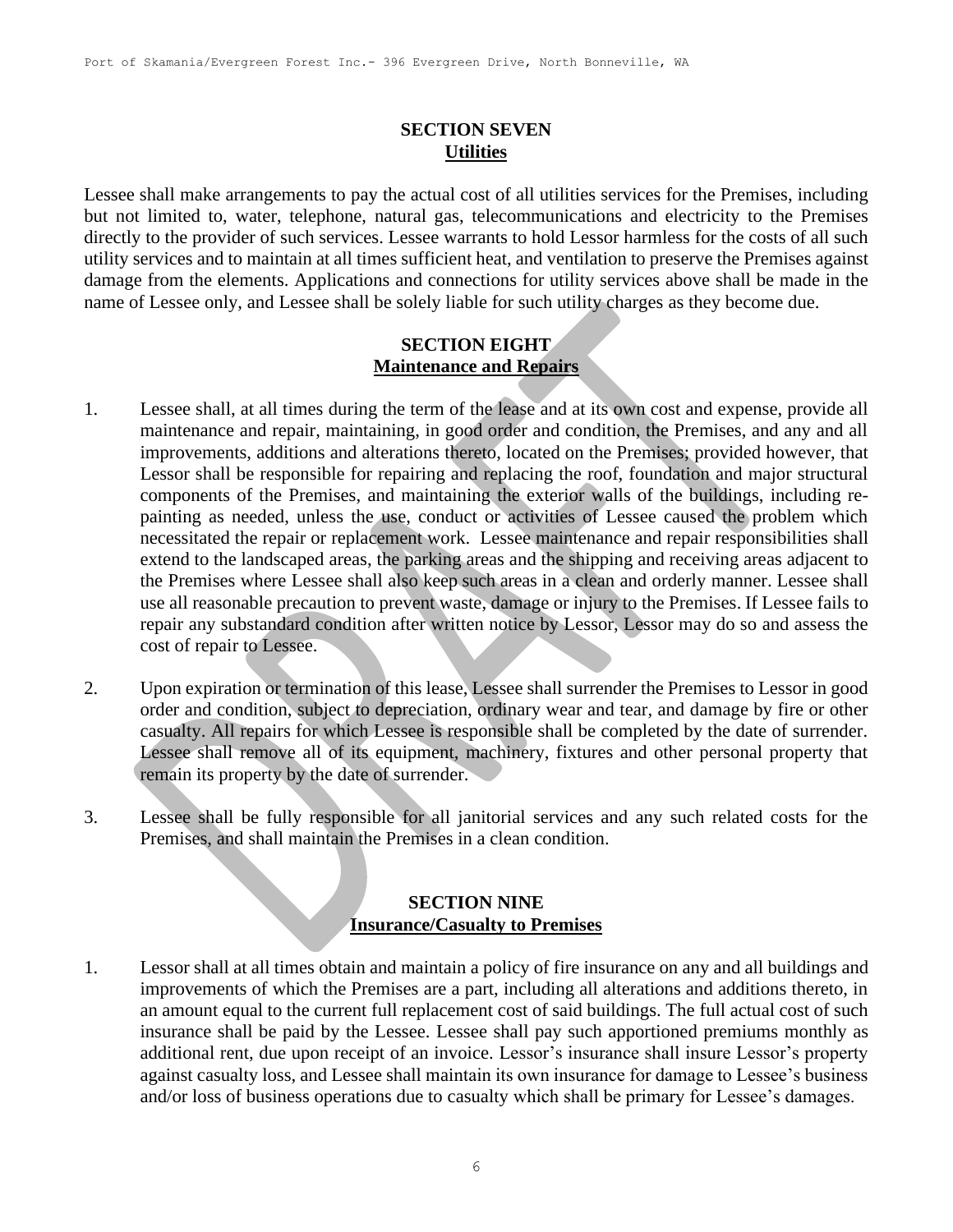- 2. Any and all property of the Lessee, personal or real property, shall be on the Premises at the sole risk of Lessee, and Lessee shall bear all costs associated with any damage to such property damage, and shall maintain its own insurance for such property.
- 3. Lessor shall have no liability or responsibility whatsoever with respect to the conduct and operation of the Lessee's business on the Premises. Lessor shall not be liable for any accident or injury to any person or property in or about the Premises that is caused by the conduct or operation of said business or by virtue of equipment or property of Lessee on said Premises. Lessee agrees to defend and hold Lessor harmless against any and all such claims.
	- a. Lessee shall indemnify and save Lessor harmless from and against any and all losses, costs (including attorney fees), damages, expenses, liabilities (including statutory liability), and claims for damages as a result of injury or death of any person or damage to any property that arise from or in any manner grow out of any act or neglect on or about the leased Premises by Lessee, Lessee's partners, agents, employees, customers, invitees, contractors or subcontractors or any other persons or property present on or about the Premises arising from Lessee's occupation of the Premises.
	- b. Lessee shall maintain general liability insurance covering bodily injury liability, personal injury liability, and property damage liability for all operations and activities. Such insurance shall be in the amount of at least \$2,000,000 combined single limit of liability, or such greater sums as Lessor may reasonably require. The Lessor shall be named as an additional insured with coverage at least as broad as an ISO CG 20 11 01 96 endorsement. Lessee shall **provide proof of insurance by a certificate of insurance** evidencing above coverage and the Lessor added as an additional insured prior to taking possession of the Premises and shall maintain that insurance coverage all times under this lease and any extension thereof.
	- c. All insurance provided by Lessee as required by this section shall insure performance by Lessee of the indemnity provisions hereof.

# **SECTION TEN Unlawful or Dangerous Activity**

Except as described in Section One, Paragraphs 1 and 2, above, Lessee shall neither use nor occupy the Premises, nor any part thereof, for any unlawful, disreputable or ultra-hazardous purpose, nor shall Lessee operate or conduct its business in a manner constituting a nuisance of any kind. Upon Lessee's discovery of any unlawful, disreputable or ultra-hazardous use, Lessee shall immediately take action to halt such activities. Lessee will not do or permit anything to be done on the Premises, or bring or keep anything therein, which shall in any way increase the rate of fire or other insurance on the building, or on the property kept therein, or endanger, obstruct or interfere with the rights of other tenants, or conflict with the fire laws or regulations or with any insurance policy upon the building or any part thereof, or with any statutes, rules, or regulations enacted or established by any governmental authority.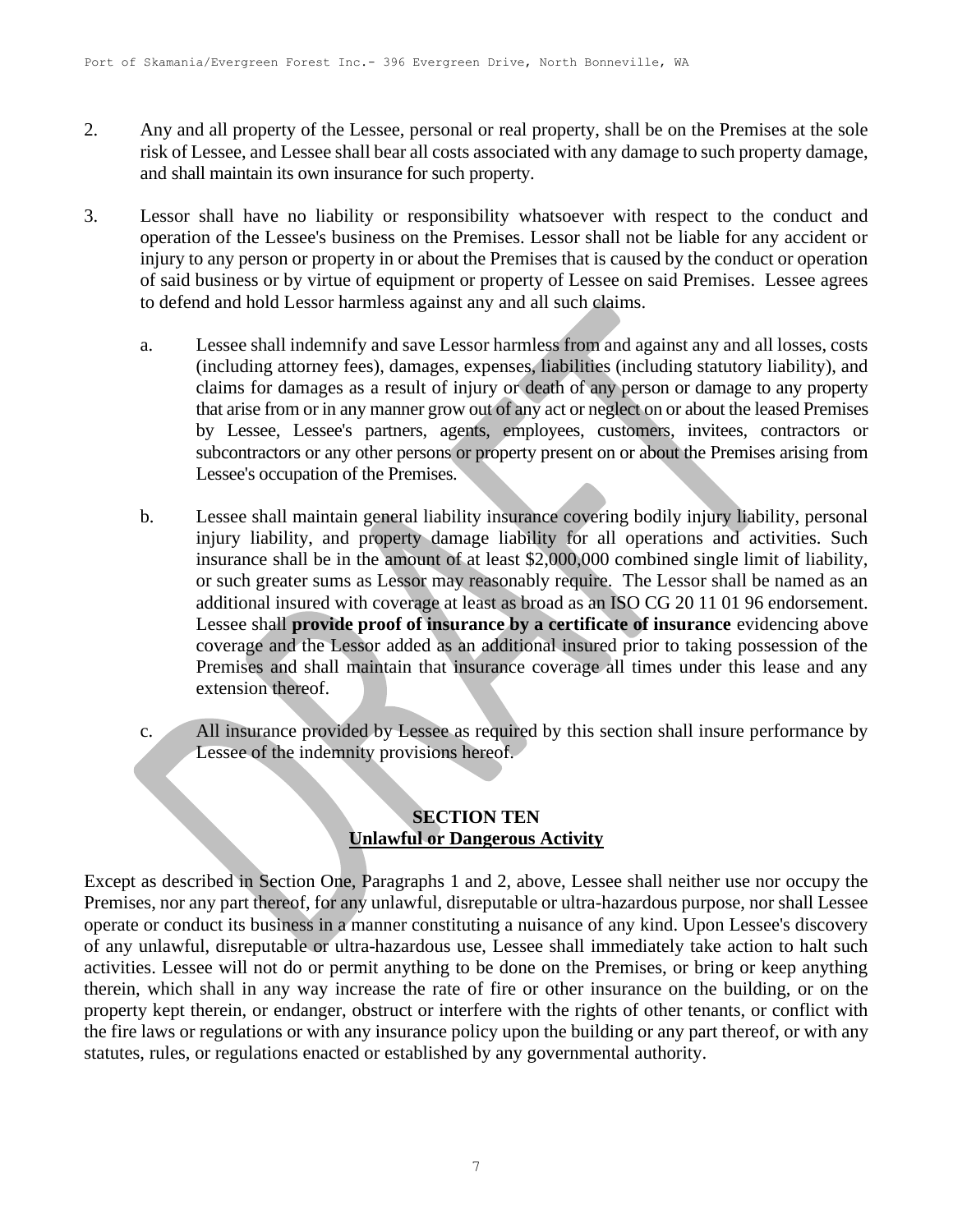## **SECTION ELEVEN Indemnity**

Lessee shall indemnify Lessor against all expenses, liabilities and claims of every kind, including reasonable attorney fees, made by or on behalf of any person or entity arising out of either: (1) a failure by Lessee to perform any of the terms or conditions of this lease; (2) any injury or damage to persons or property happening on or about the Premises; (3) a failure of Lessee to comply with any law of any governmental authority; or (4) any mechanic's lien or security interest filed against the Premises or any buildings or improvements thereon as a result of Lessee's activities.

### **SECTION TWELVE Default or Breach**

Each of the following events shall constitute a default or breach of this lease by Lessee:

- 1. If Lessee, or any successor or assignee of Lessee while in possession, shall file a petition in bankruptcy or insolvency or for reorganization under any bankruptcy act, or shall voluntarily take advantage of any such act by answer or otherwise, or shall make an assignment for the benefit of creditors.
- 2. If involuntary proceedings under any bankruptcy law or insolvency act shall be instituted against Lessee, or if a receiver or trustee shall be appointed for all or substantially all of the property of Lessee and such proceedings shall not be dismissed or the receivership or trusteeship vacated within ninety (90) days after the institution or appointment.
- 3. If Lessee shall fail to pay rent or any other sum due hereunder when the same shall become due.
- 4. If Lessee shall fail to perform or comply with any of the conditions of this lease and if the nonperformance shall continue for a period of thirty (30) days after notice thereof by Lessor to Lessee or, if the performance cannot be reasonably had within the thirty-day (30-day) period, Lessee shall not in good faith have commenced performance within the thirty-day (30-day) period and shall not diligently proceed to completion of performance. However, no such notice shall be required if a similar notice was given within the previous six (6) months.
- 5. If Lessor elects to terminate this lease due to the federal prohibitions described in Section One, Paragraph 2, above, Lessor may terminate the lease after not fewer than sixty (60) days prior notice to Lessee. In that event, Lessor shall not be obligated to provide Lessee any cure period, Lessee shall not be further obligated on the lease after the termination, except for Lessee's obligation to peaceably leave the Premises in a timely manner and in the condition set forth herein.
- 6. If Lessee shall abandon the demised Premises. However, Lessor's acceptance of Lessee's abandonment shall not relieve Lessee of its obligation to pay rent for the remainder of the term. Abandon is defined as vacancy or physical absence for a period of one (1) month or more. The provisions of this paragraph shall not apply in the Lessee's approved uses of the Premises are at any time prohibited by law or governmental regulation.
- 7. If this lease or the estate of Lessee hereunder shall be transferred to or shall pass to or devolve to any other person or party, except in the manner herein permitted, including the imposition of or suffering any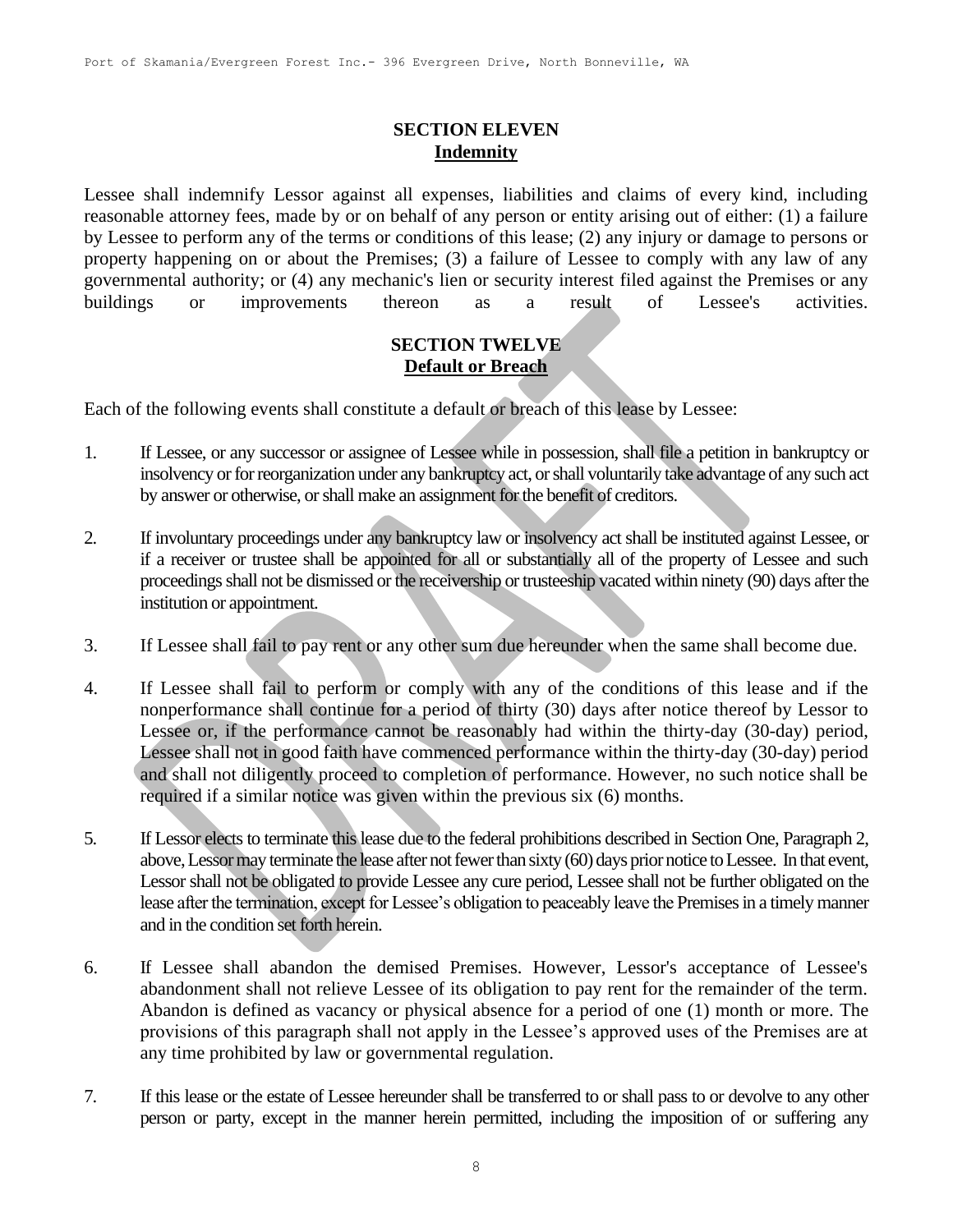mechanic's, materialman or other liens against the property.

- 8. If Lessor does not fully uphold any of the obligations stated herein.
- 9. If Lessee shall fail to observe, after notice and an opportunity to cure, State or federally mandated health and safety requirements.

## **SECTION THIRTEEN Effect of Default/Remedies**

In the event of any default hereunder, Lessor shall have an immediate right to pursue the following remedies in addition to remedies provided by law:

- 1. Lessor may elect, but shall not be obligated, to make any payment required of Lessee herein or comply with any agreement, term, or condition required hereby to be performed by Lessee, and Lessor shall have the right to enter the Premises for the purpose of correcting or remedying any such default and to remain until the default has been corrected or remedied and may charge Lessee for any such expenditures, but any expenditure for the correction by Lessor shall not be deemed to waive or release the default of Lessee or the right of Lessor to take any action as may be otherwise permissible hereunder in the case of any default. At trial, Lessor shall be entitled to twice damages as set forth in RCW 59.12.170.
- 2. Lessor shall have the right to cancel and terminate this lease, as well as all of the right, title and interest of Lessee hereunder, without demand or legal process, by giving to Lessee written notice of the cancellation and termination. Thereupon, this lease and the right, title and interest of Lessee hereunder, shall terminate in the same manner and with the same force and effect, except as to Lessee's liability, as if the date fixed in the notice of cancellation and termination were the end of the term herein originally determined. However, in the event this lease is terminated due to circumstances described in Section One, Paragraph 2, above, Lessee's liability under the lease shall terminate, provided Lessee has fully met its obligation to remove all of its equipment, machinery, fixtures, inventory and other personal property and peaceably leave the Premises in a timely manner.
- 3. Upon termination of the lease under the foregoing paragraph, Lessor may by written notice to Lessee demand that Lessee assemble all Lessee's personal property on the Premises at a place designated by Lessor that is reasonably convenient to Lessor and Lessee, and Lessee agrees that it will assemble such property. In the alternative, Lessor may re-enter the Premises and remove the property and personnel of Lessee. Lessor may then store Lessee's property in a public warehouse or other place selected by Lessor, at the expense of the Lessee; provided, however, that Lessor may, after a reasonable attempt to notify Lessee, dispose of Lessee's stored property by sale or otherwise after a period of forty-five (45) days from the date of termination, and credit the proceeds of sale against any amounts owed by Lessee. Upon termination, Lessor may recover from Lessee all damages proximately resulting from the breach, including the cost of recovering the Premises and the worth of the balance of this lease over the reasonable rental value of the Premises for the remainder of the lease term, which sum shall be immediately due Lessor from Lessee.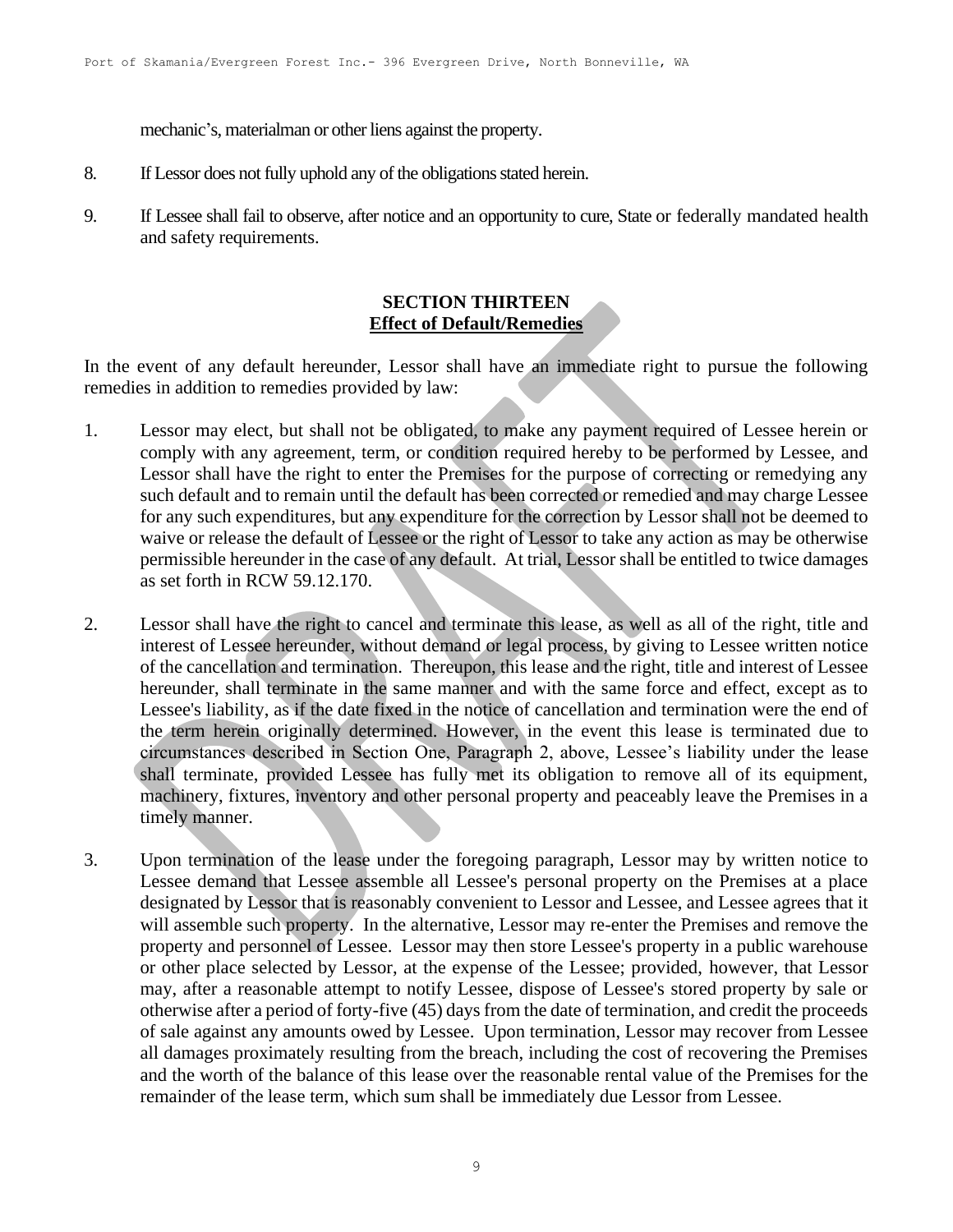- 4. After re-entry, Lessor may relet the Premises or any part thereof for any term without terminating the lease, at the rent and on the terms as Lessor may choose.
- 5. Lessor may declare all sums due and to become due for the full term of this lease immediately due and payable, plus interest thereon at the highest legal rate until paid in full.
- 6. Lessor may retain all prior payments by Lessee, including, without limitation, rent and Lessee's security deposit.
- 7. Lessor may sue for specific performance.

## **SECTION FOURTEEN Lessor's Access to Premises**

Lessee shall permit Lessor or its agents to enter the Premises at all reasonable hours to examine, inspect or protect the Premises, prevent damage or injury to the Premises, or make such repairs to the Premises as are necessary and reasonable; or to exhibit the Premises to prospective tenants during the last ninety (90) days of the lease term, or any renewal term. Provided however, Lessor shall use its best efforts to provide Lessee with advance notice of all such access needs, scheduling access in advance and during normal business hours, except in the event of an emergency.

## **SECTION FIFTEEN Lessee's Improvements**

- 1. Subject to Lessor's prior written consent, Lessee may make improvements or alterations to the Premises, at its discretion and at its expense. Lessee shall provide Lessor with engineering sketches and drawings for all improvements to review for approval consideration. Lessee is responsible for all permits, approvals, laws and regulations related to any such improvements. Lessee will provide Lessor with "as built" drawings for any and all improvements and modifications to the Premises. All such improvements and modifications made by the Lessee shall in no way jeopardize the integrity of the Premises or its structure, systems and services. Lessee acknowledges the architectural design and aesthetics of the Premises represent and support the Lessor and its business development vision and mission. Any improvements or modifications shall not degrade this design and intent. At the Lessor's option, upon termination of this lease, Lessee shall remove all such improvements and modifications, and restore the Premises to their original condition, and reimburse Lessor for any and all costs and damages incurred by Lessor on account of such restoration. However, if both parties agree, the determination of removal of such improvements and modifications may be made at the time of Lessor's written consent.
- 2. Lessor and Lessee acknowledge and confirm that Lessee may install and place in and about the Premises furniture, equipment, supplies and fixtures that are and shall remain the property of Lessee. Lessee shall have the right during the terms of this lease, and upon termination hereof, to remove said furniture, equipment, supplies and fixtures; provided, however, that Lessee shall be solely responsible for and shall bear the cost and expense for such removal, and shall restore the Premises to their original condition following such removal, and reimburse Lessor for any and all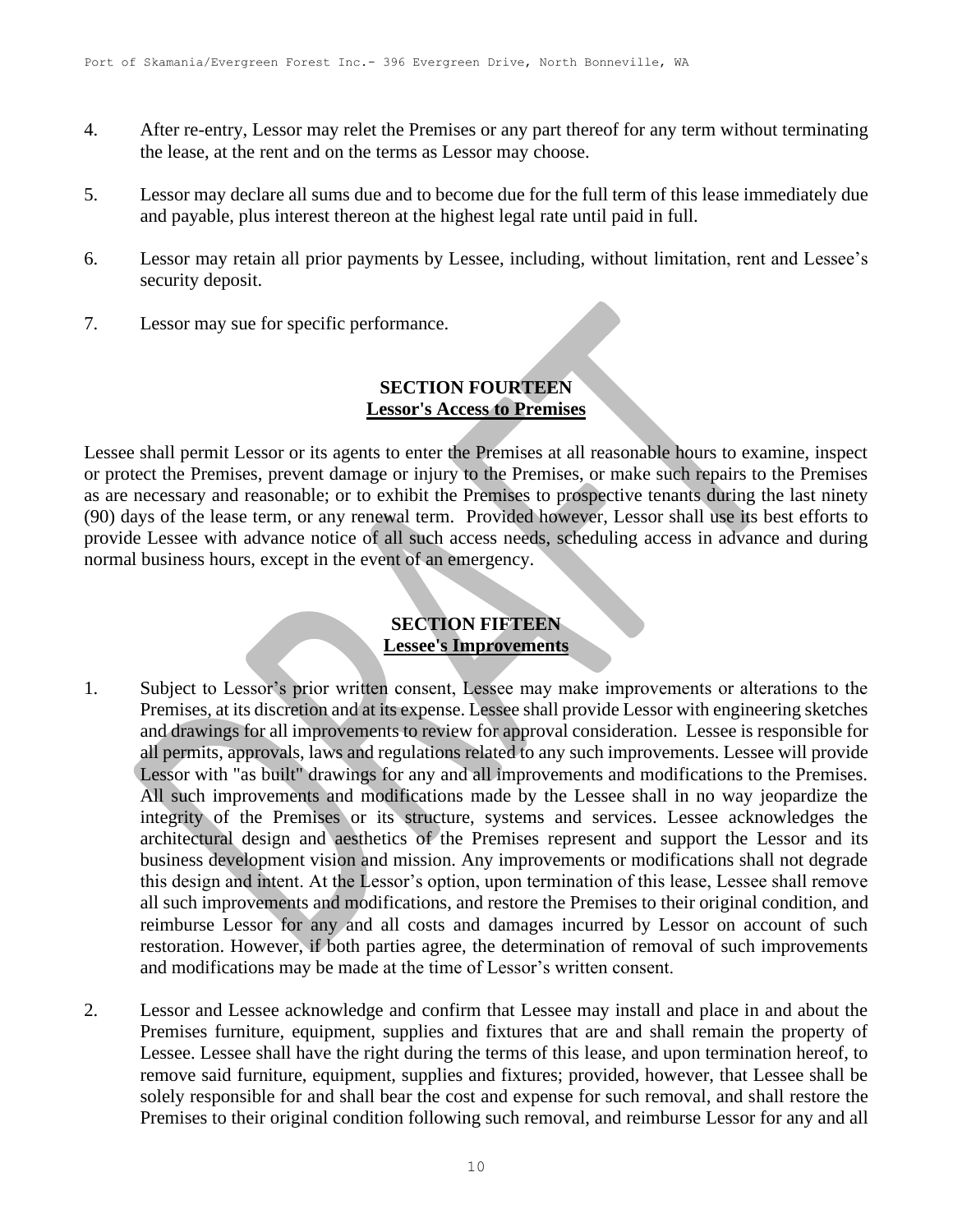costs and damages incurred by Lessor on account of such removal.

3. The Lessee may, with the Lessor's prior written consent, post and install any signs on or in the Premises providing such signs do not conflict or violate any other clause of this Agreement, and meet any and all ordinances, laws, regulations, etc., that may apply.

### **SECTION SIXTEEN Presence and Use of Hazardous Substances**

- 1. Lessor represents to the best of its knowledge, there has been no previous contamination on, or remediation of, the Premises or the property of which the Premises are a part.
- 2. Except for approved uses as set forth in Section One, Paragraph 1, above, Lessee shall not, without the Lessor's prior written consent, keep on or around the Premises, common areas or building, for use, disposal, treatment, generation, storage, or sale, any substances designated as, or containing components designated as hazardous, extra hazardous, dangerous, toxic or harmful (collectively referred to as "Hazardous Substances"), and/or that are subject to regulation by any federal, state or local law, regulation, statute or ordinance. With respect to any Hazardous Substance, Lessee shall:
	- a. Comply promptly, timely and completely with all governmental requirements for reporting, keeping and submitting manifests and obtaining and keeping current identification numbers;
	- b. Submit to the Lessor and correct copies of all reports, manifests and identification numbers at the same time, as they are required to be submitted to the appropriate governmental authorities;
	- c. Within five (5) days of the Lessor's request, submit written reports to Lessor regarding Lessee's use, storage, treatment, transportation, generation, disposal or sale of Hazardous Substances and provide evidence satisfactory to the Lessor of Lessee's compliance with the applicable governmental regulations;
	- d. Allow Lessor or its agents or representatives to access the Premises at all reasonable times to check Lessee's compliance with all applicable governmental regulations regarding Hazardous Substances, to investigate any alleged release of Hazardous Substances and to undertake cleanup action in the event Lessee fails to do so;
	- e. Comply with minimum levels, standards or other performance standards or requirements that may be set forth or established for certain Hazardous Substances (if minimum standards or levels are applicable to Hazardous Substances) present on the Premises; these levels or standards shall be established by an on-site inspection by the appropriate governmental authorities;
	- f. Except as set forth in Section One, Paragraph 2, above, comply with all governmental rules, regulations and requirements regarding the proper and lawful use, sale, transportation,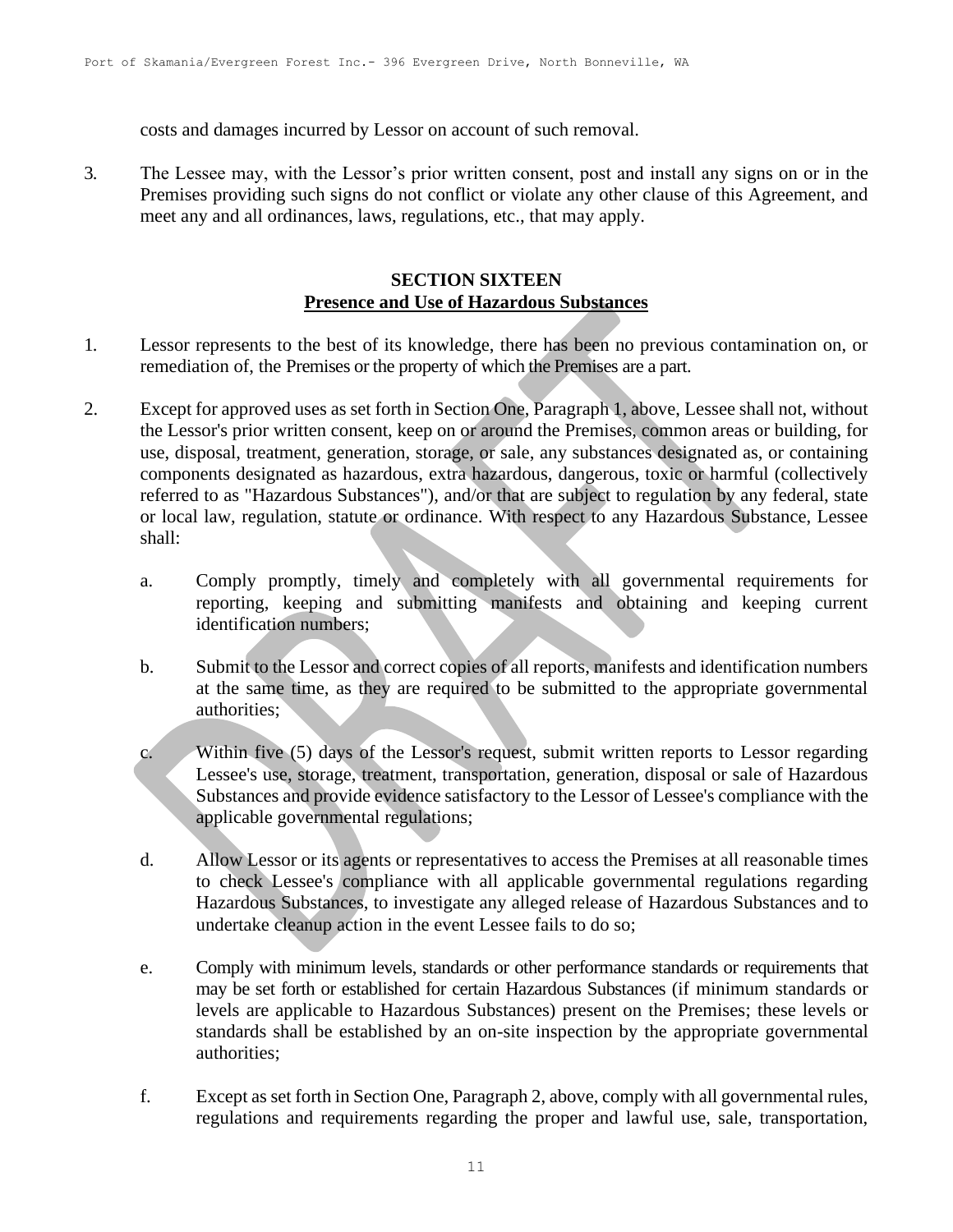generation, treatment, storage and disposal of hazardous or other polluting substances, and

- g. Notify Lessor promptly of any investigation involving release of a Hazardous Substance.
- 3. In the event of a violation or suspected violation, any and all costs incurred by Lessor and associated with the Lessor's inspections of the Premises and the Lessor's monitoring of Lessee's compliance with this section, and including the Lessor's attorney fees and costs, shall be additional rent and shall be due and payable to Lessor immediately upon written demand by Lessor.
- 4. Lessee shall not release any Hazardous Substance into the surface, subsurface, water or air in or adjacent to the Premises.
- 5. Lessee agrees to comply with all applicable federal, state and local laws, ordinances, rules and regulations governing environmental protection, regulation of hazardous substances and land use, and to indemnify Lessor against all losses, damages and costs resulting from any failure of Lessee of any of its employees, agents or contractors to do so, including, but not limited to, violation of the Comprehensive Environmental Response, Compensation and Liability Act, 42 USC Sec. 9601 et seq.; the Clean Water Act, 33 USC Sec. 1251 et seq.; the Resource Conservation and Recovery Act, 42 USC Sec. 6901; the Toxic Substances Control Act, USC Sec. 2601; the Federal Insecticide, Fungicide and Rodenticide Act, 7 USC Sec. 136 et seq.; the Clean Air Act, 42 USC Sec. 7401 et seq.; the Oil Pollution Act of 1990, 33 USC Sec. 2701 et seq.; the Model Toxics Control Act, RCW 70.105D,010 et seq.; the Washington Water Pollution Control Act, RCW 90.48; the Washington Clean Air Act, RCW 70.94; the Washington Solid Waste Management Act, RCW 70.95; the Washington Hazardous Waste Management Act, RCW 70.105; and the Washington Nuclear Energy and Radiation Act, RCW 70.98.

# **SECTION SEVENTEEN Cleanup Costs, Default and Indemnification**

- 1. Lessee shall be fully and completely liable to Lessor for any and all investigatory, cleanup and/or monitoring costs and any and all other charges, fees, penalties (civil and criminal) imposed by any governmental authority with respect to Lessee's use, disposal, transportation, storage, generation, release and/or sale of Hazardous Substances, in or about the Premises, the common areas or adjacent property.
- 2. Lessee shall defend and hold Lessor harmless from any and all actions that arise out of or relate to any threatened, alleged, or actual release of Hazardous Substances or any other violation under any applicable environmental law or regulation, caused by the Lessee including, but not limited to, any investigations, administrative proceedings, emergency actions, cost recovery actions, requests for injunctive relief, penalties, fines, lawsuits, appeals and supplemental proceedings. The obligation of Lessee to defend Lessee shall not preclude the right of Lessor to select its own counsel. Any costs and fees incurred in defense of Lessor shall be paid by Lessee as the same are incurred.
- 3. Lessee shall indemnify and hold Lessor harmless from any damages or other liabilities that arise out of or relate to any threatened, alleged, or actual release of Hazardous Substances or any other violation under any applicable environmental law or regulation, including, but not limited to, investigation of a release or other violation; actual releases or other violations; remediation, cleanup and/or response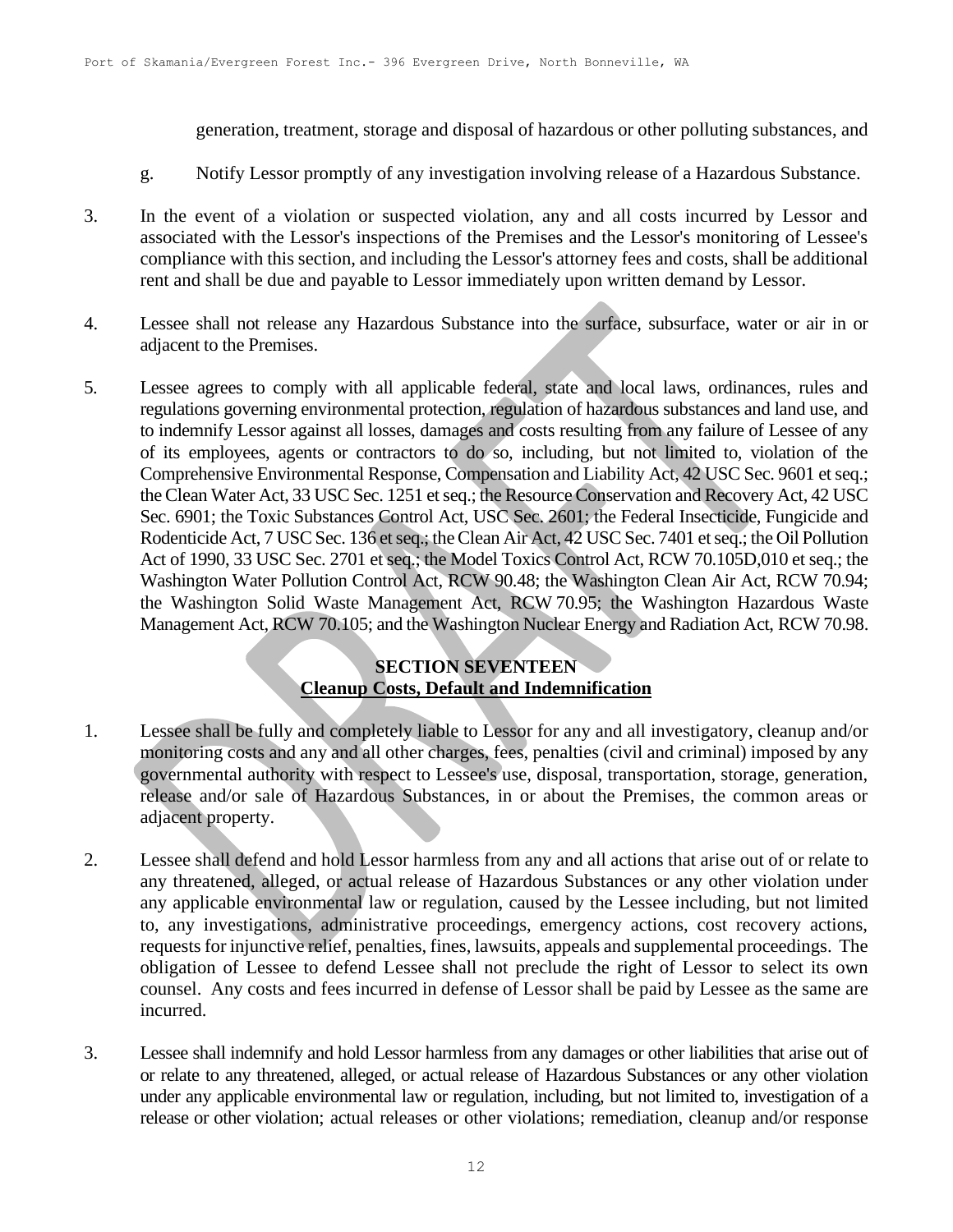costs; damage to natural resources; fines or penalties; economic loss or damages; enforcement action costs; judgments; appeal bonds; continuing monitoring costs; attorney fees and costs; and consultant fees and costs. Lessee specifically agrees that any bond or other security provided shall extend to the indemnity agreed to in this paragraph.

#### **SECTION EIGHTEEN Compliance with All Laws**

Except as set forth in Section One, Paragraph 2, above, Lessee agrees to comply with all applicable federal, state and municipal laws, ordinances, and regulations. Any fees for any inspection of the Premises during or for the lease term by any federal, state or municipal officer and the fees for any Certificate of Occupancy or required permit(s) shall be paid by Lessee.

#### **SECTION NINETEEN Easements, Agreements or Encumbrances**

The parties shall be bound by all existing easements, agreements and encumbrances (if any) of record relating to the Premises that Lessor has disclosed to Lessee in writing, and Lessor shall not be liable to Lessee for any damages resulting from any action taken by a holder of an interest pursuant to the rights of that holder thereunder.

# **SECTION TWENTY Quiet Enjoyment**

Lessor warrants that Lessee shall be granted peaceable and quiet enjoyment of the Premises free from any eviction or interference by Lessor or those claiming through Lessor, so long as Lessee pays the rent and other charges provided herein, and otherwise fully and punctually performs the terms and conditions of this lease or as otherwise imposed on Lessee.

## **SECTION TWENTY-ONE Non-Liability and Indemnification of Lessor**

Lessee shall be in exclusive control and possession of the Premises, and Lessor shall not be liable for any injury or damages to any property or to any person on or about the demised Premises nor for any injury or damage to any property of Lessee, and Lessee agrees to fully defend and indemnify Lessor, its employees, officers, elected officials, and representatives against any claim, action, omission or proceeding arising out of Lessee's use or occupation of the Premises, or of Lessee's predecessor.

## **SECTION TWENTY-TWO Consents, Waivers**

Whenever either party's consent or approval is required under this lease, the party shall promptly exercise its judgment in a reasonable manner. Failure of a party to insist on a strict performance of any of the terms and conditions hereof shall not be deemed a waiver of the rights or remedies that the party may have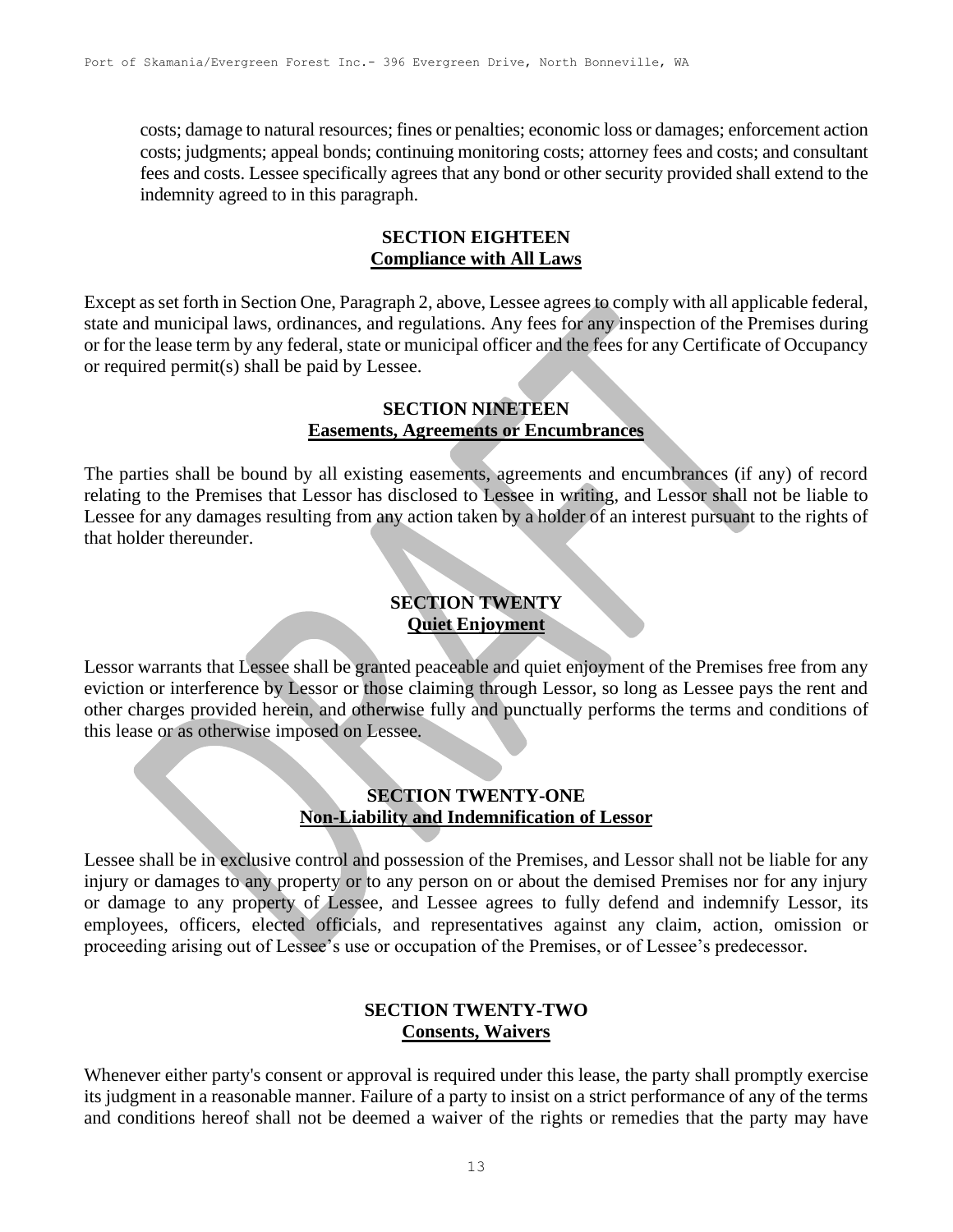regarding that specific instance only, and shall not be deemed a waiver of any subsequent breach or default in any terms and conditions.

## **SECTION TWENTY-THREE Notice**

- 1. All notices to be given with respect to this lease shall be in writing. Each notice shall be sent by registered or certified mail, postage prepaid and return receipt requested, to the party to be notified at the address set forth herein or at such other address as either party may from time to time designate in writing as a new address for notice.
- 2. Every notice shall be deemed to have been given at the time it is deposited in the United States mails in the manner prescribed herein.

| Lessor:                        | Lessee:                      |
|--------------------------------|------------------------------|
| <b>Port of Skamania County</b> | <b>Evergreen Forest Inc.</b> |
| PO Box 1099                    | P.O. Box 1905                |
| Stevenson, WA 98648            | Bellevue WA 98009-1905       |

# **SECTION TWENTY-FOUR Assignment, Mortgage or Sublease**

- 1. Neither Lessee nor its successors or assigns shall assign, mortgage, pledge or encumber this lease for any reason nor shall this lease be assigned or transferred by operation of law, without the prior consent in writing of Lessor in each instance.
- 2. Lessee shall have the right to sublet the Premises, in whole or in part, and permit the Premises to be used or occupied by others, with Lessor's prior written approval. Approval shall not unreasonably be withheld; provided, however, that no sublease shall release Lessee from its obligation to perform pursuant to this lease, unless the Lessor shall, at its sole discretion, consent in writing to the release of Lessee and substitution of the Sublessee.

### **SECTION TWENTY-FIVE Total Agreement; Applicable to Successors**

This lease contains the entire agreement between the parties and cannot be changed or terminated except by a written instrument subsequently executed by the parties hereto. This lease and the terms and conditions hereof apply to and are binding on the heirs, legal representatives, successors and assigns of both parties.

### **SECTION TWENTY-SIX Applicable Law**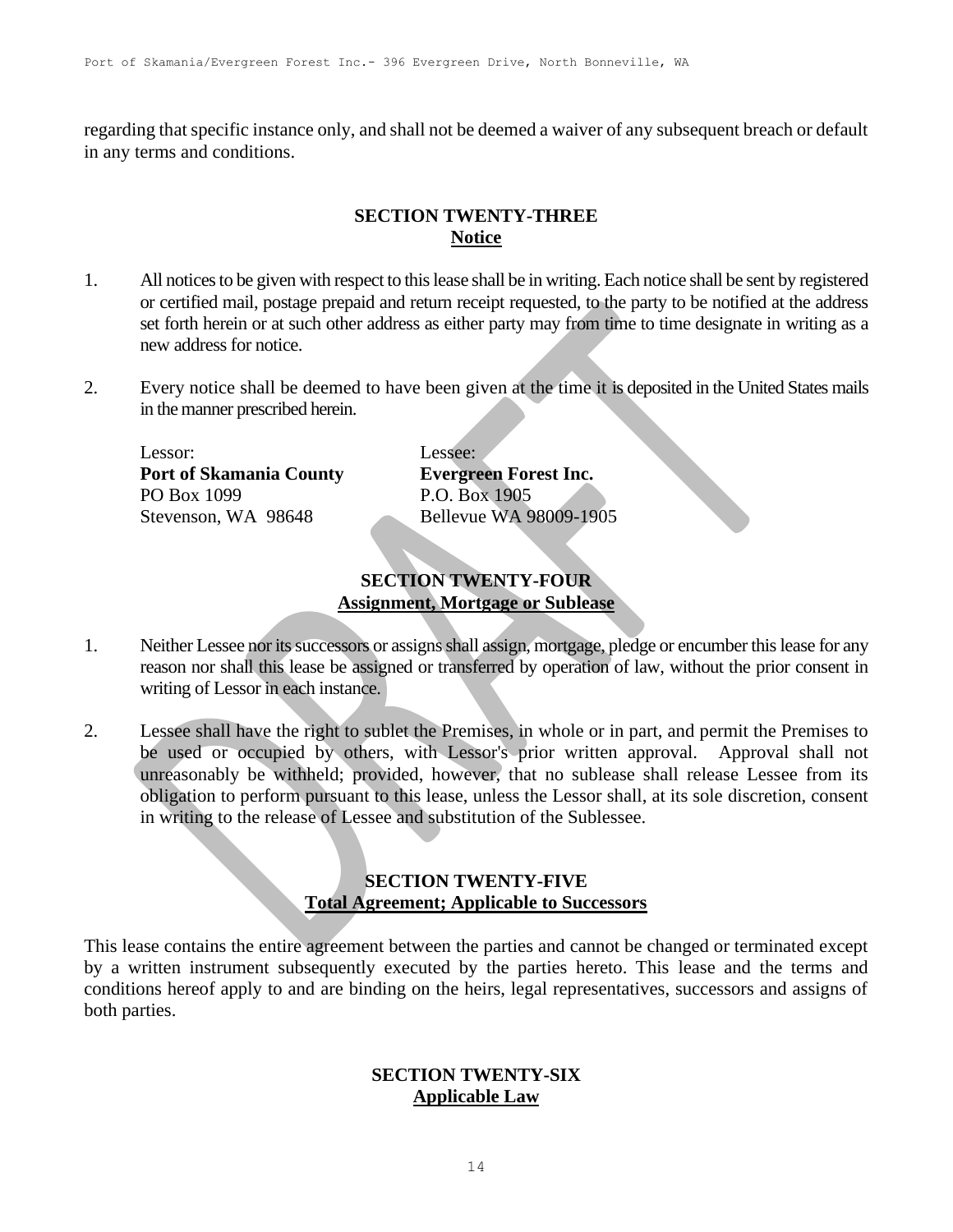This agreement shall be governed by and construed in accordance with the laws of the State of Washington.

## **SECTION TWENTY-SEVEN Venue/Attorney Fees**

In the event that any litigation should arise concerning the construction or interpretation of any of the terms of this lease, or for the collection of any sums due hereunder, the parties agree that the venue of such action or litigation shall be in the proper court of the State of Washington in and for the County of Skamania. The parties agree that the prevailing party in any action or litigation shall recover costs and reasonable attorney fees.

#### **SECTION TWENTY-EIGHT Time of the Essence**

Time is of the essence in all provisions of this lease.

**IN WITNESS WHEREOF**, the parties have executed this lease as of the day and year first above written.

- **LESSOR: PORT OF SKAMANIA COUNTY, a Municipal Corporation of the State of Washington,**
	- **By PORT OF SKAMANIA COUNTY**
	- **By \_\_\_\_\_\_\_\_\_** Pat Albaugh, its Executive Director
- **LESSEE: Evergreen Forest, Inc.**

**By \_\_\_\_\_\_\_\_\_\_\_\_\_\_\_\_\_\_\_**

Austin Hsu, of Evergreen Forest, Inc.

[Notary acknowledgements appear on next page]